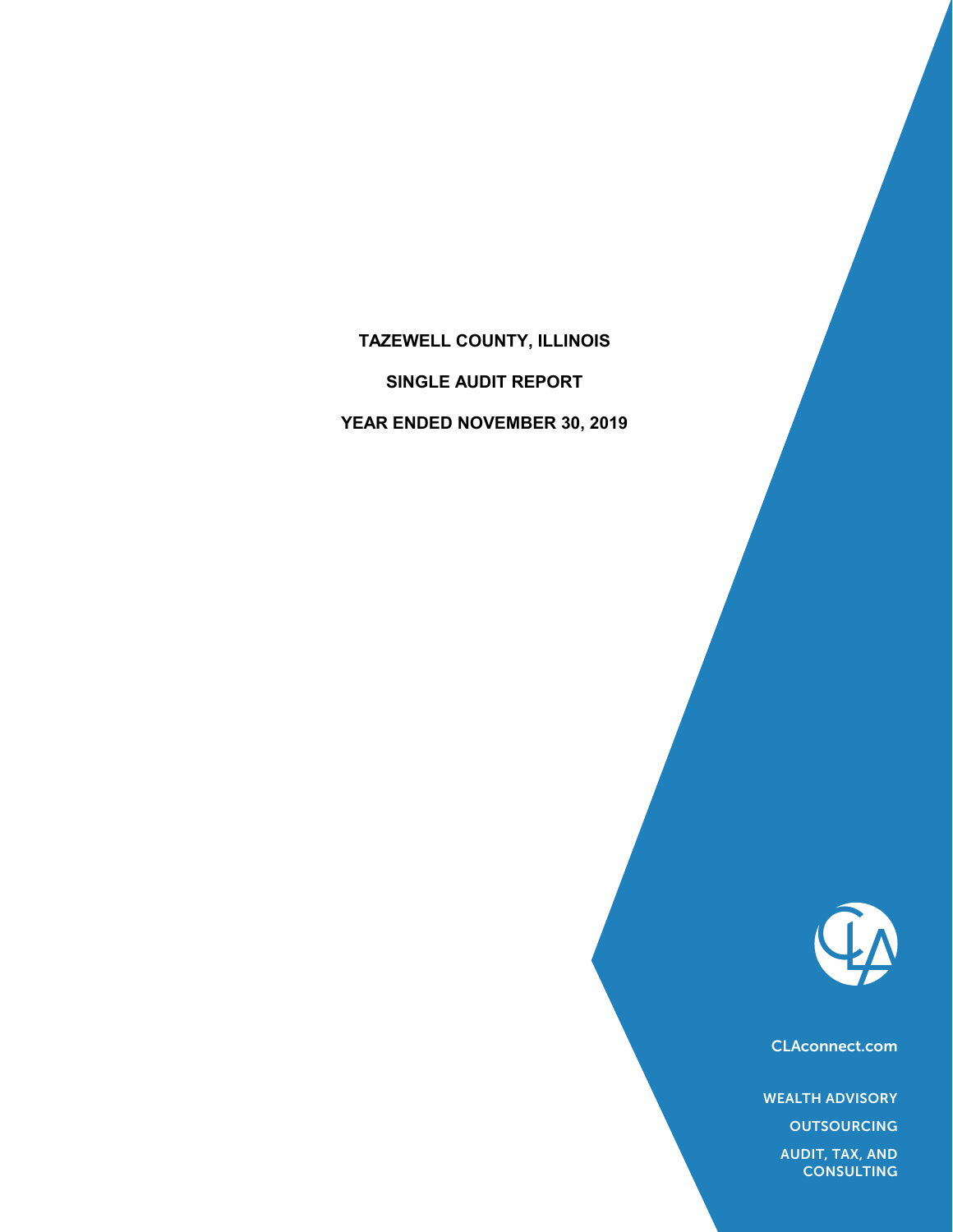# **TAZEWELL COUNTY, ILLINOIS TABLE OF CONTENTS YEAR ENDED NOVEMBER 30, 2019**

| <b>INDEPENDENT AUDITORS' REPORT ON INTERNAL CONTROL OVER FINANCIAL</b><br>REPORTING AND ON COMPLIANCE AND OTHER MATTERS BASED ON AN<br>AUDIT OF FINANCIAL STATEMENTS PERFORMED IN ACCORDANCE WITH<br><b>GOVERNMENT AUDITING STANDARDS</b>   | 1  |
|---------------------------------------------------------------------------------------------------------------------------------------------------------------------------------------------------------------------------------------------|----|
| <b>INDEPENDENT AUDITORS' REPORT ON COMPLIANCE FOR EACH MAJOR</b><br>FEDERAL PROGRAM, REPORT ON INTERNAL CONTROL OVER COMPLIANCE,<br>AND REPORT ON THE SCHEDULE OF EXPENDITURES OF FEDERAL AWARDS<br><b>REQUIRED BY THE UNIFORM GUIDANCE</b> | 3  |
| <b>SCHEDULE OF EXPENDITURES OF FEDERAL AWARDS</b>                                                                                                                                                                                           | 6  |
| NOTES TO SCHEDULE OF EXPENDITURES OF FEDERAL AWARDS                                                                                                                                                                                         | 11 |
| <b>SCHEDULE OF FINDINGS AND QUESTIONED COSTS</b>                                                                                                                                                                                            | 13 |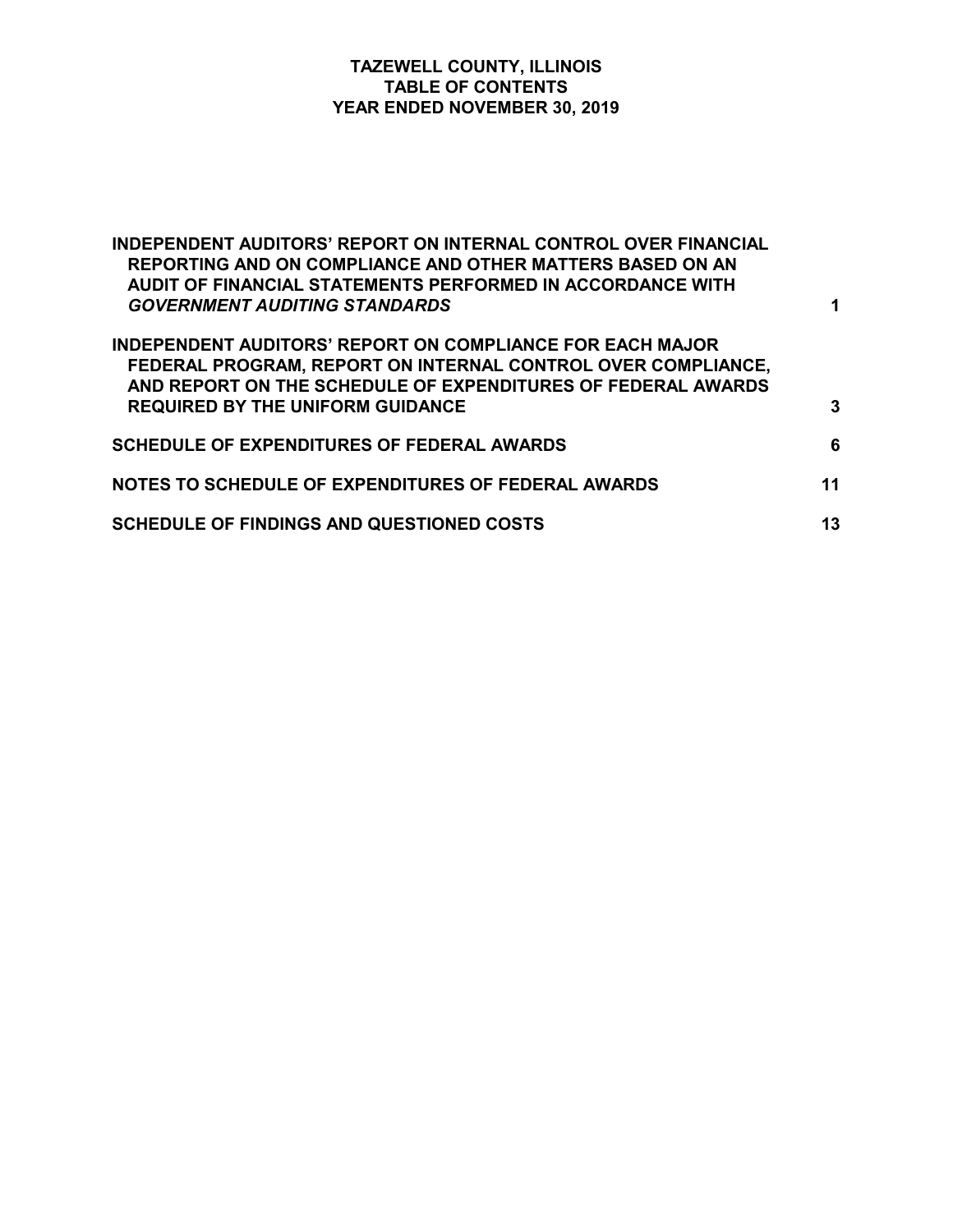

CliftonLarsonAllen LLP CLAconnect.com

# **INDEPENDENT AUDITORS' REPORT ON INTERNAL CONTROL OVER FINANCIAL REPORTING AND ON COMPLIANCE AND OTHER MATTERS BASED ON AN AUDIT OF FINANCIAL STATEMENTS PERFORMED IN ACCORDANCE WITH** *GOVERNMENT AUDITING STANDARDS*

Chairman and Members of the County Board Tazewell County, Illinois

We have audited, in accordance with the auditing standards generally accepted in the United States of America and the standards applicable to financial audits contained in *Government Auditing Standards*  issued by the Comptroller General of the United States, the financial statements of the governmental activities, the discretely presented component unit, each major fund, and the aggregate remaining fund information of Tazewell County, Illinois (County) as of and for the year ended November 30, 2019, and the related notes to the financial statements, which collectively comprise Tazewell County, Illinois' basic financial statements, and have issued our report thereon dated July 20, 2020.

# **Internal Control over Financial Reporting**

In planning and performing our audit of the financial statements, we considered the County's internal control over financial reporting (internal control) to determine the audit procedures that are appropriate in the circumstances for the purpose of expressing our opinions on the financial statements, but not for the purpose of expressing an opinion on the effectiveness of the County's internal control. Accordingly, we do not express an opinion on the effectiveness of the County's internal control.

A deficiency in internal control exists when the design or operation of a control does not allow management or employees, in the normal course of performing their assigned functions, to prevent, or detect and correct, misstatements on a timely basis. A material weakness is a deficiency, or a combination of deficiencies, in internal control, such that there is a reasonable possibility that a material misstatement of the entity's financial statements will not be prevented, or detected and corrected on a timely basis. A significant deficiency is a deficiency, or a combination of deficiencies, in internal control that is less severe than a material weakness, yet important enough to merit attention by those charged with governance.

Our consideration of internal control was for the limited purpose described in the first paragraph of this section and was not designed to identify all deficiencies in internal control that might be material weaknesses or significant deficiencies and therefore, material weaknesses or significant deficiencies may exist that were not identified. We did identify certain deficiencies in internal control, described in the accompanying schedule of findings and questioned costs as items 2019-001 and 2019-002 that we consider to be material weaknesses.

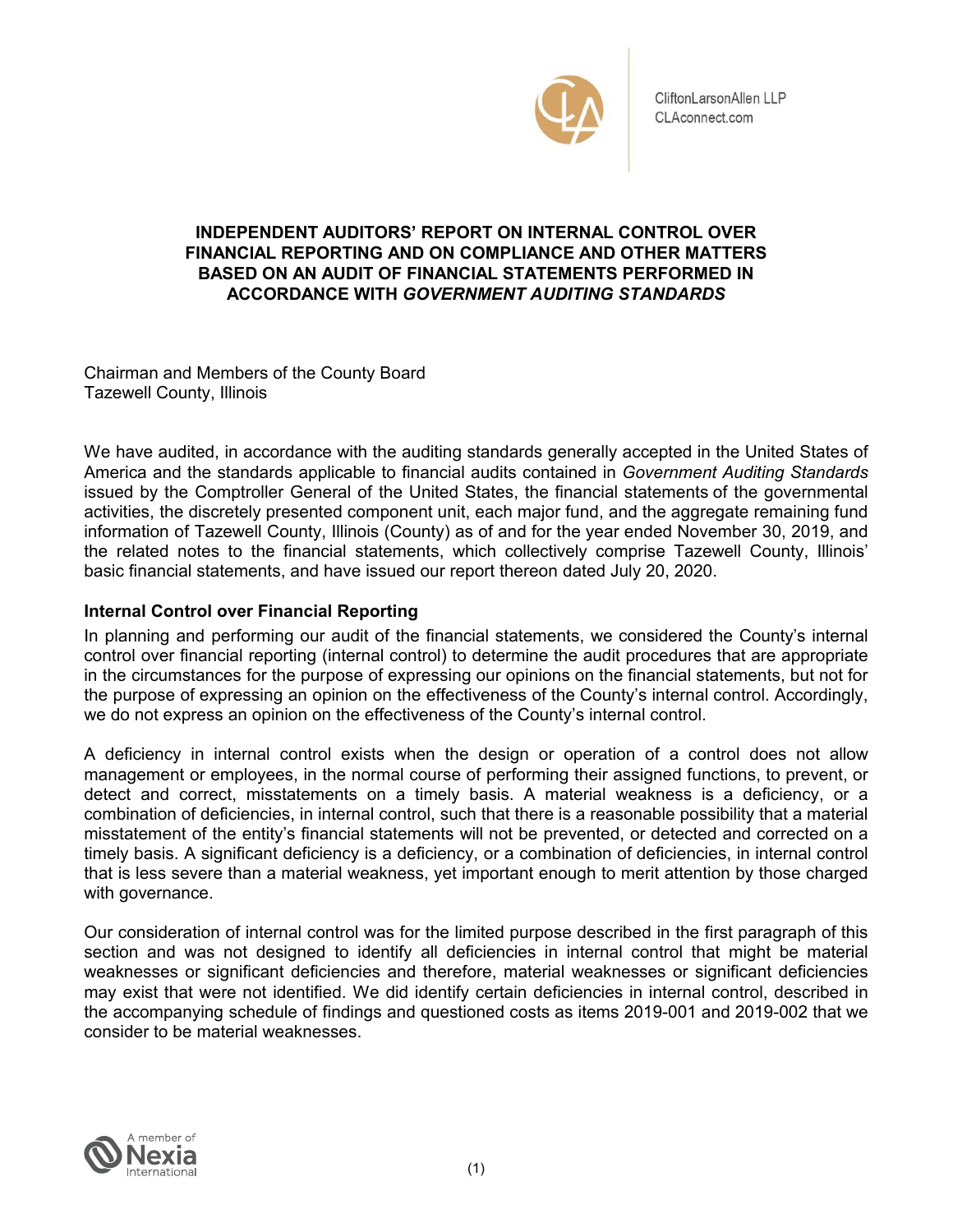### **Compliance and Other Matters**

As part of obtaining reasonable assurance about whether the County's financial statements are free from material misstatement, we performed tests of its compliance with certain provisions of laws, regulations, contracts, and grant agreements, noncompliance with which could have a direct and material effect on the determination of financial statement amounts. However, providing an opinion on compliance with those provisions was not an objective of our audit and, accordingly, we do not express such an opinion. The results of our tests disclosed no instances of noncompliance or other matters that are required to be reported under *Government Auditing Standards*.

# **Tazewell County, Illinois' Response to Findings**

The County's responses to the findings identified in our audit are described in the accompanying schedule of findings and questioned costs. The County's responses were not subjected to the auditing procedures applied in the audit of the financial statements and, accordingly, we express no opinion on them.

### **Purpose of this Report**

The purpose of this report is solely to describe the scope of our testing of internal control and compliance and the result of that testing, and not to provide an opinion on the effectiveness of the entity's internal control or on compliance. This report is an integral part of an audit performed in accordance with *Government Auditing Standards* in considering the entity's internal control and compliance. Accordingly, this communication is not suitable for any other purpose.

Vifton Larson Allen LLP

**CliftonLarsonAllen LLP**

Peoria, Illinois July 20, 2020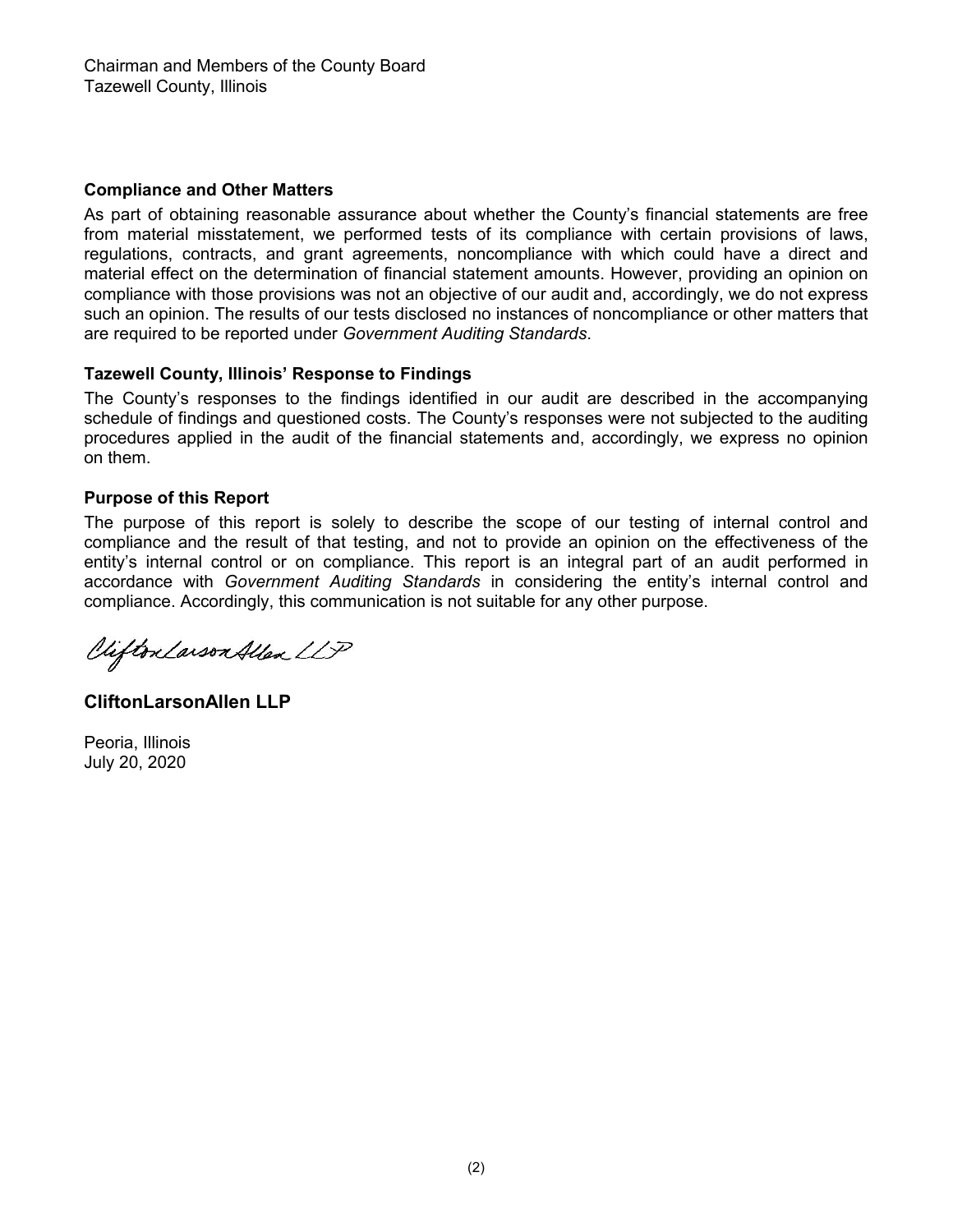

# **INDEPENDENT AUDITORS' REPORT ON COMPLIANCE FOR EACH MAJOR FEDERAL PROGRAM, REPORT ON INTERNAL CONTROL OVER COMPLIANCE, AND REPORT ON THE SCHEDULE OF EXPENDITURES OF FEDERAL AWARDS REQUIRED BY THE UNIFORM GUIDANCE**

Chairman and Members of the County Board Tazewell County, Illinois

# **Report on Compliance for Each Major Federal Program**

We have audited Tazewell County, Illinois' (County) compliance with the types of compliance requirements described in the OMB Compliance Supplement that could have a direct and material effect on each of the County's major federal programs for the year ended November 30, 2019. The County's major federal programs are identified in the summary of auditors' results section of the accompanying schedule of findings and questioned costs.

# *Management's Responsibility*

Management is responsible for compliance with federal statutes, regulations, and the terms and conditions of its federal awards applicable to its federal programs.

# *Auditors' Responsibility*

Our responsibility is to express an opinion on compliance for each of the County's major federal programs based on our audit of the types of compliance requirements referred to above. We conducted our audit of compliance in accordance with auditing standards generally accepted in the United States of America; the standards applicable to financial audits contained in *Government Auditing Standards*, issued by the Comptroller General of the United States; and the audit requirements of Title 2 U.S. *Code of Federal Regulations* Part 200, *Uniform Administrative Requirements, Cost Principles, and Audit Requirements for Federal Awards* (Uniform Guidance). Those standards and Uniform Guidance require that we plan and perform the audit to obtain reasonable assurance about whether noncompliance with the types of compliance requirements referred to above that could have a direct and material effect on a major federal program occurred. An audit includes examining, on a test basis, evidence about the County's compliance with those requirements and performing such other procedures as we considered necessary in the circumstances.

We believe that our audit provides a reasonable basis for our opinion on compliance for each major federal program. However, our audit does not provide a legal determination of the County's compliance.

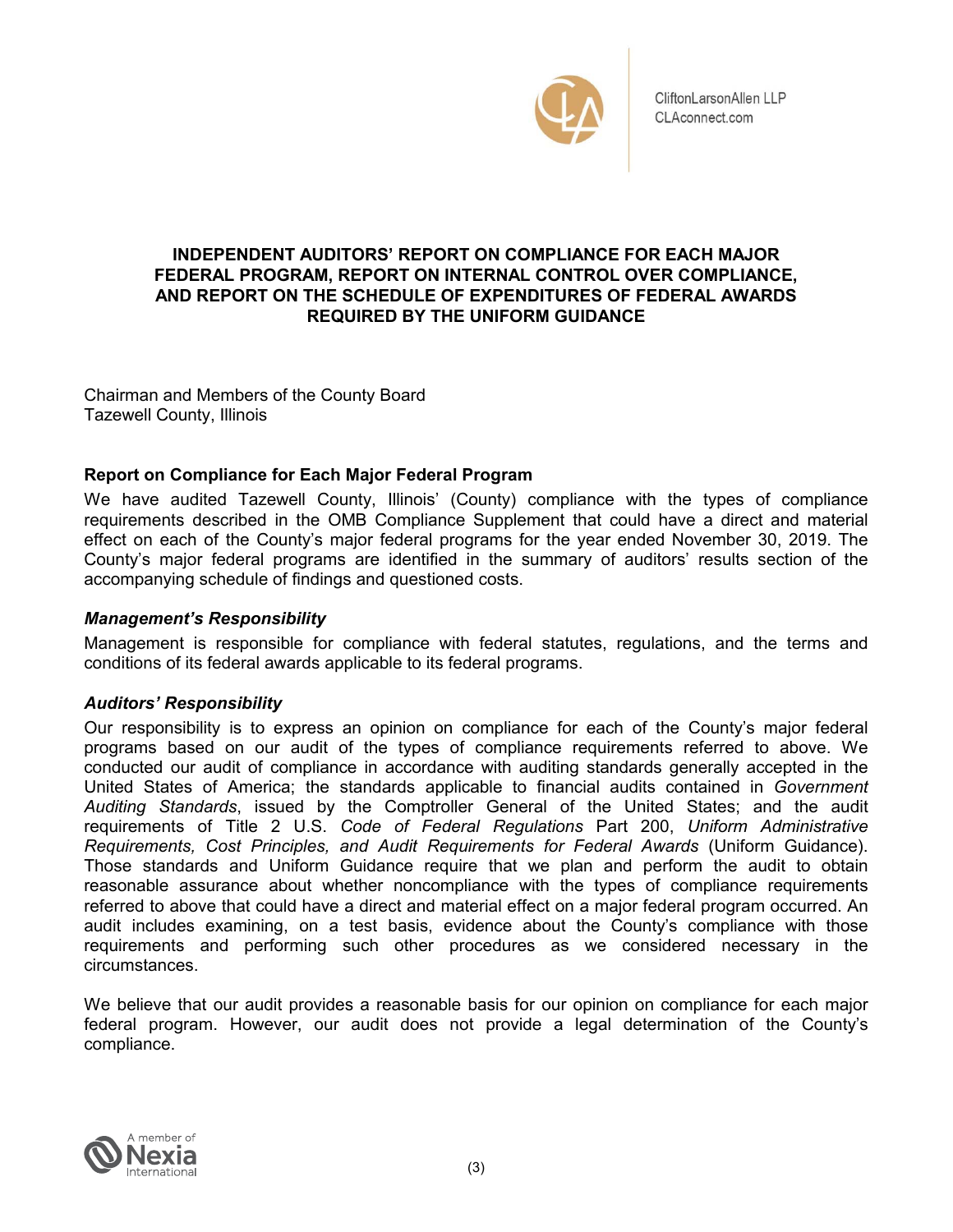### *Opinion on Each Major Federal Program*

In our opinion, the County complied, in all material respects, with the types of compliance requirements referred to above that could have a direct and material effect on each of its major federal programs for the year ended November 30, 2019.

### **Report on Internal Control Over Compliance**

Management of Tazewell County, Illinois is responsible for establishing and maintaining effective internal control over compliance with the types of compliance requirements referred to above. In planning and performing our audit of compliance, we considered the County's internal control over compliance with the types of requirements that could have a direct and material effect on each major federal program to determine the auditing procedures that are appropriate in the circumstances for the purpose of expressing an opinion on compliance for each major federal program and to test and report on internal control over compliance in accordance with the Uniform Guidance, but not for the purpose of expressing an opinion on the effectiveness of internal control over compliance. Accordingly, we do not express an opinion on the effectiveness of the County's internal control over compliance.

A deficiency in internal control over compliance exists when the design or operation of a control over compliance does not allow management or employees, in the normal course of performing their assigned functions, to prevent, or detect and correct, noncompliance with a type of compliance requirement of a federal program on a timely basis. A material weakness in internal control over compliance is a deficiency, or a combination of deficiencies, in internal control over compliance, such that there is a reasonable possibility that material noncompliance with a type of compliance requirement of a federal program will not be prevented, or detected and corrected, on a timely basis. A significant deficiency in internal control over compliance is a deficiency, or a combination of deficiencies, in internal control over compliance with a type of compliance requirement of a federal program that is less severe than a material weakness in internal control over compliance, yet important enough to merit attention by those charged with governance.

Our consideration of internal control over compliance was for the limited purpose described in the first paragraph of this section and was not designed to identify all deficiencies in internal control over compliance that might be material weaknesses or significant deficiencies and therefore, material weaknesses or significant deficiencies may exist that were not identified. We did identify a certain deficiency in internal control over compliance, described in the accompanying schedule of findings and questioned costs as item 2019-003 that we consider to be a material weakness.

The County's response to the internal control over compliance finding identified in our audit is described in the accompanying schedule of findings and questioned costs. The County's response was not subjected to the auditing procedures applied in the audit of compliance and, accordingly, we express no opinion on the response.

The purpose of this report on internal control over compliance is solely to describe the scope of our testing of internal control over compliance and the result of that testing based on the requirements of the Uniform Guidance. Accordingly, this report is not suitable for any other purpose.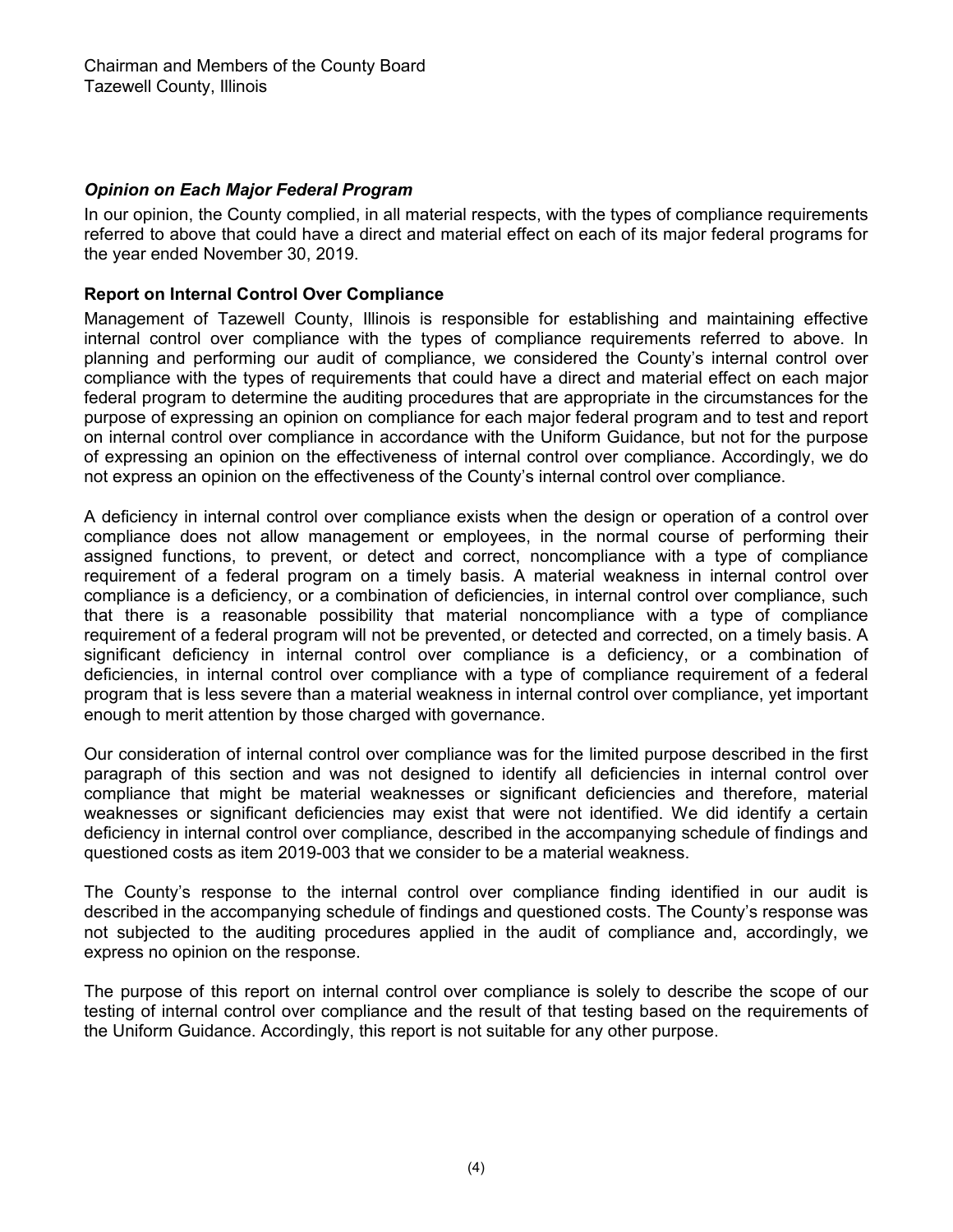# **Report on Schedule of Expenditures of Federal Awards Required by the Uniform Guidance**

We have audited the financial statements of the governmental activities, the discretely presented component unit, each major fund, and the aggregate remaining fund information of Tazewell County, Illinois as of and for the year ended November 30, 2019, and the related notes to the financial statements, which collectively comprise the County's basic financial statements. We issued our report thereon dated July 20, 2020, which contained unmodified opinions on those financial statements. Our audit was conducted for the purpose of forming opinions on the financial statements that collectively comprise the basic financial statements. The accompanying schedule of expenditures of federal awards is presented for purposes of additional analysis as required by the Uniform Guidance and is not a required part of the basic financial statements. Such information is the responsibility of management and was derived from and relates directly to the underlying accounting and other records used to prepare the basic financial statements. The information has been subjected to the auditing procedures applied in the audit of the financial statements and certain additional procedures, including comparing and reconciling such information directly to the underlying accounting and other records used to prepare the basic financial statements or to the basic financial statements themselves, and other additional procedures in accordance with auditing standards generally accepted in the United States of America. In our opinion, the schedule of expenditures of federal awards is fairly stated in all material respects in relation to the basic financial statements as a whole.

Clifton Larson Allen LLP

# **CliftonLarsonAllen LLP**

Peoria, Illinois July 20, 2020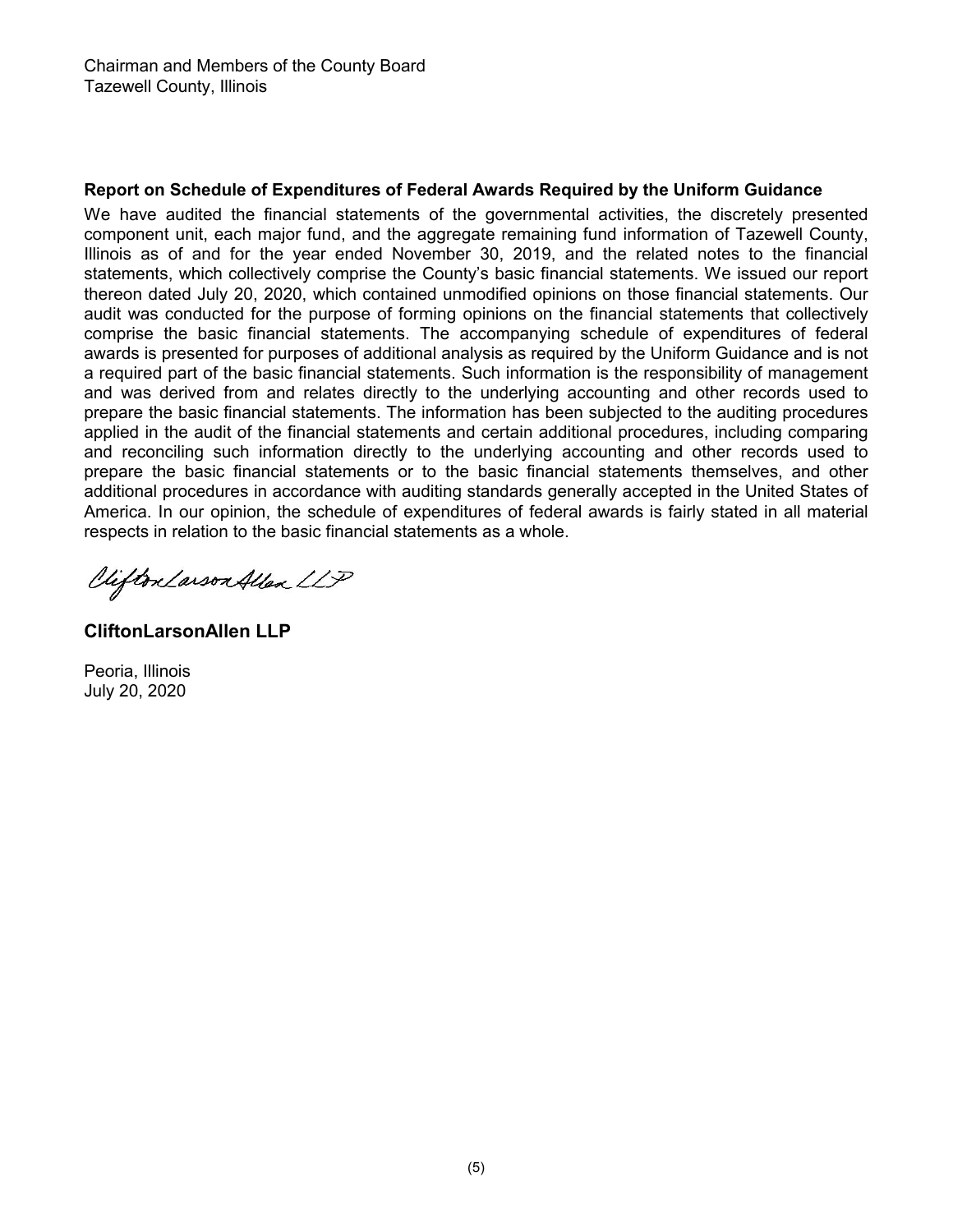| Federal Grantor/Pass-through<br>Grantor/Program Title | Federal CFDA<br>Number | Pass-through<br>Grantor's Number | Expenditures  | Passed-through to<br>Subrecipients |
|-------------------------------------------------------|------------------------|----------------------------------|---------------|------------------------------------|
| <b>U.S. Department of Agriculture</b>                 |                        |                                  |               |                                    |
| Passed through Illinois Department of                 |                        |                                  |               |                                    |
| Human Services:                                       |                        |                                  |               |                                    |
| Special Supplemental Nutrition Program                |                        |                                  |               |                                    |
| for Women, Infants, and Children (Major)              | 10.557                 | FCSXQ01102                       | 156,549<br>\$ | \$                                 |
|                                                       | 10.557                 | FCSYQ02202                       | 102,963       |                                    |
|                                                       | 10.557                 | <b>Food Instruments</b>          | 549,723       |                                    |
|                                                       |                        |                                  | 809,235       |                                    |
| Peer Counseling (Major)                               | 10.557                 | FCSXQ01178                       | 23,920        |                                    |
|                                                       | 10.557                 | FCSYQ01178                       | 15,871        |                                    |
|                                                       |                        |                                  | 39,791        |                                    |
| Total CFDA No. 10.557                                 |                        |                                  | 849,026       |                                    |
| WIC Farmer's Market Nutrition Program                 | 10.572                 | FCSYQ00696                       | 998           |                                    |
| Total U.S. Department of Agriculture                  |                        |                                  |               |                                    |
| Passed Through Illinois                               |                        |                                  |               |                                    |
| Department of Human Services                          |                        |                                  | 850,024       |                                    |
|                                                       |                        |                                  |               |                                    |
| Passed through Illinois State Board of Education:     |                        |                                  |               |                                    |
| Summer Food Service Program                           | 10.559                 | 65108906551                      | 7,667         |                                    |
| Total U.S. Department of Agriculture                  |                        |                                  | 857,691       |                                    |
| U.S. Department of Health and Human Services          |                        |                                  |               |                                    |
| Passed through Illinois Department of Public Health:  |                        |                                  |               |                                    |
| Cities Readiness Initiative                           | 93.074                 | 97580025G                        | 26,343        |                                    |
|                                                       | 93.074                 | 07580023H                        | 23,943        |                                    |
|                                                       |                        |                                  | 50,286        |                                    |
|                                                       |                        |                                  |               |                                    |
| <b>Public Health Information Network</b>              | 93.074                 | 97180085G                        | 55,050        |                                    |
|                                                       | 93.074                 | 07180085H                        | 38,148        |                                    |
|                                                       |                        |                                  | 93,198        |                                    |
| Total CFDA No. 93.074                                 |                        |                                  | 143,484       |                                    |
| Immunization Grants - Commodities                     | 93.268                 | <b>NA</b>                        | 106,286       |                                    |
| <b>Drug Free Communities</b>                          | 93.276                 | 5H79SP018724-07                  | 108,150       |                                    |
|                                                       | 93.276                 | 5H79SP018724-08                  | 16,870        |                                    |
|                                                       |                        |                                  | 125,020       |                                    |

*See accompanying Notes to Schedule of Expenditures of Federal Awards.*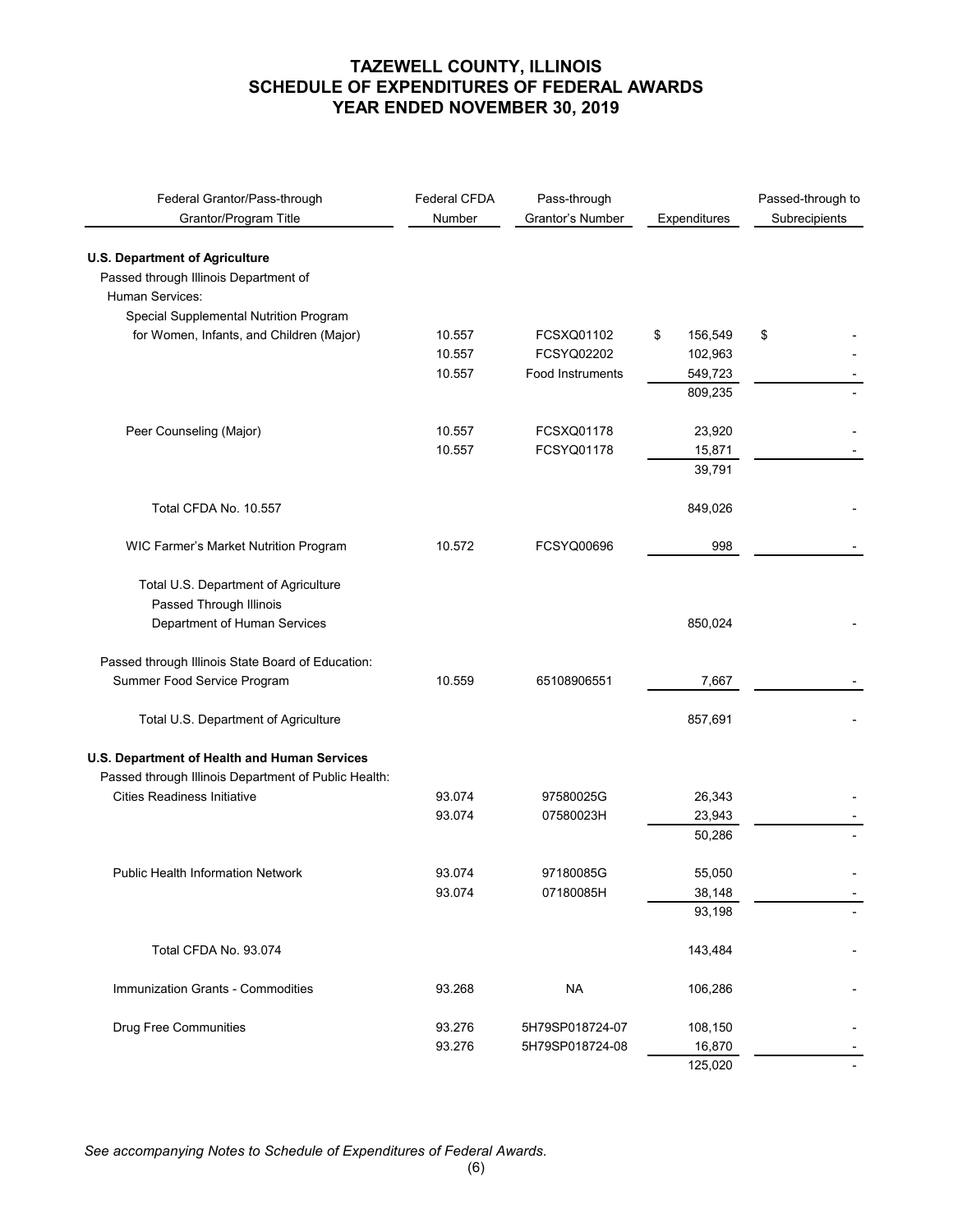| Federal Grantor/Pass-through                                | Federal CFDA | Pass-through      |               | Passed-through to |
|-------------------------------------------------------------|--------------|-------------------|---------------|-------------------|
| Grantor/Program Title                                       | Number       | Grantor's Number  | Expenditures  | Subrecipients     |
| U.S. Department of Health and Human Services<br>(Continued) |              |                   |               |                   |
| Passed through Illinois Department of Public Health:        |              |                   |               |                   |
| (Continued)                                                 |              |                   |               |                   |
| <b>Breast and Cervical Cancer Screening</b>                 | 93.898       | 9096180027G       | \$<br>117,500 | \$                |
|                                                             | 93.898       | 0006180026H       | 20,685        |                   |
|                                                             |              |                   | 138,185       |                   |
| Illinois Wisewoman                                          | 93.436       | 96180040G         | 14,755        |                   |
| Overdose Surveillance                                       | 93.354       | 95080307G         | 30,298        |                   |
| Total U.S. Department of Health and                         |              |                   |               |                   |
| Human Services Passed through                               |              |                   |               |                   |
| Illinois Department of Public Health                        |              |                   | 558,028       |                   |
| Passed through Illinois Department of Human Services:       |              |                   |               |                   |
| Maternal and Child Health Service                           |              |                   |               |                   |
| <b>Block Grant to the States</b>                            | 93.994       | FCSXU03049        | 93,503        |                   |
|                                                             | 93.994       | FCSYU03049        | 62,404        |                   |
|                                                             |              |                   | 155,907       |                   |
| Substance Abuse Program                                     | 93.959       | 43CXZ03227        | 73,890        |                   |
|                                                             | 93.959       | 43CYZ03227        | 51,282        |                   |
|                                                             |              |                   | 125,172       |                   |
| Teen Reach (Temporary Assistance                            |              |                   |               |                   |
| for Needy Families)                                         | 93.558       | <b>FCSXR04880</b> | 92,368        |                   |
| <b>Teen Pregnancy Prevention</b>                            | 93.092       | FCSYP05353        | 22,827        |                   |
| High Risk Health Works                                      | 93.667       | <b>FCSXU05087</b> | 17,237        |                   |
|                                                             | 93.667       | <b>FCSYU05087</b> | 37,440        |                   |
|                                                             |              |                   | 54,677        |                   |
| Total U.S. Department of Health and                         |              |                   |               |                   |
| Human Services Passed through                               |              |                   |               |                   |
| Illinois Department of Human Services                       |              |                   | 450,951       |                   |

*See accompanying Notes to Schedule of Expenditures of Federal Awards.*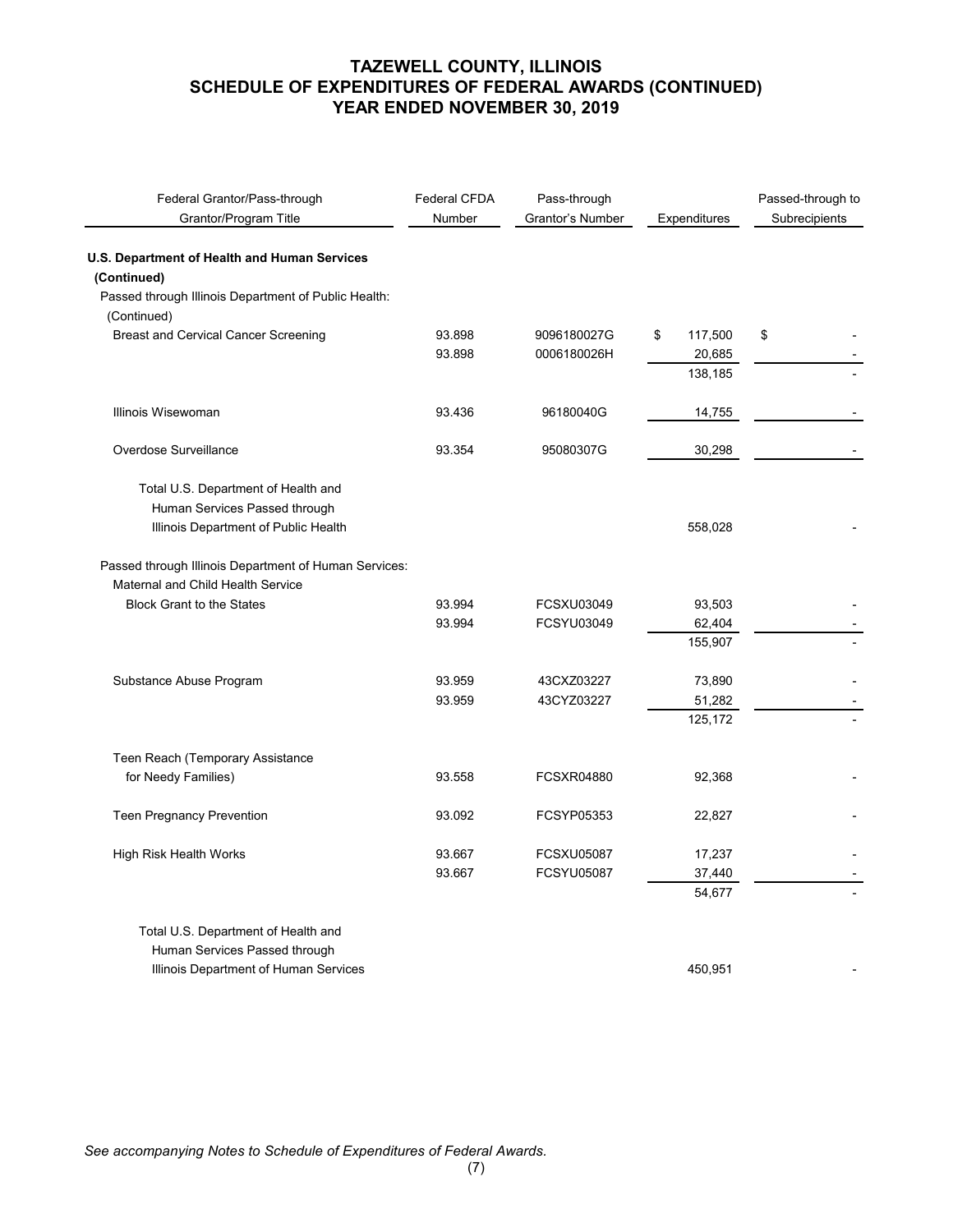| Federal Grantor/Pass-through<br>Grantor/Program Title | <b>Federal CFDA</b><br>Number | Pass-through<br>Grantor's Number | Expenditures | Passed-through to<br>Subrecipients |
|-------------------------------------------------------|-------------------------------|----------------------------------|--------------|------------------------------------|
|                                                       |                               |                                  |              |                                    |
| U.S. Department of Health and Human Services          |                               |                                  |              |                                    |
| (Continued)                                           |                               |                                  |              |                                    |
| Passed through Illinois Department of Healthcare      |                               |                                  |              |                                    |
| and Family Services:                                  |                               |                                  |              |                                    |
| Child Support Enforcement Title IV-D                  | 93.563                        | 2019-55-007-KR                   | \$<br>9,338  | \$                                 |
| Medical Assistance Program                            | 93.778                        | <b>NA</b>                        | 112,653      |                                    |
| Total U.S. Department of Health and                   |                               |                                  |              |                                    |
| Human Services Passed through                         |                               |                                  |              |                                    |
| Illinois Department of Healthcare and                 |                               |                                  |              |                                    |
| <b>Family Services</b>                                |                               |                                  | 121,991      |                                    |
| Passed through National Association of                |                               |                                  |              |                                    |
| County and City Health Officials                      | 93.008                        | MRC110964                        | 1,191        |                                    |
|                                                       | 93.008                        | MRC120964                        | 1,063        |                                    |
|                                                       |                               |                                  | 2,254        |                                    |
|                                                       |                               |                                  |              |                                    |
| Total U.S. Department of Health and                   |                               |                                  |              |                                    |
| <b>Human Services</b>                                 |                               |                                  | 1,133,224    |                                    |
| <b>U.S. Environmental Protection Agency</b>           |                               |                                  |              |                                    |
| Passed through Illinois Emergency                     |                               |                                  |              |                                    |
| Services and Disaster Agency:                         |                               |                                  |              |                                    |
| Radon                                                 | 66.032                        | 19 TAZ Radon                     | 1,856        |                                    |
|                                                       | 66.032                        | 20 TAZ Radon                     | 3,041        |                                    |
|                                                       |                               |                                  | 4,897        |                                    |
|                                                       |                               |                                  |              |                                    |
| Passed through Illinois Environmental                 |                               |                                  |              |                                    |
| Protection Agency:                                    |                               |                                  |              |                                    |
| Capitalization Grants for Drinking Water              |                               |                                  |              |                                    |
| <b>State Revolving Funds</b>                          | 66.468                        | CWA-16203                        | 2,072        |                                    |
| Total U.S. Environmental Protection Agency            |                               |                                  | 6,969        |                                    |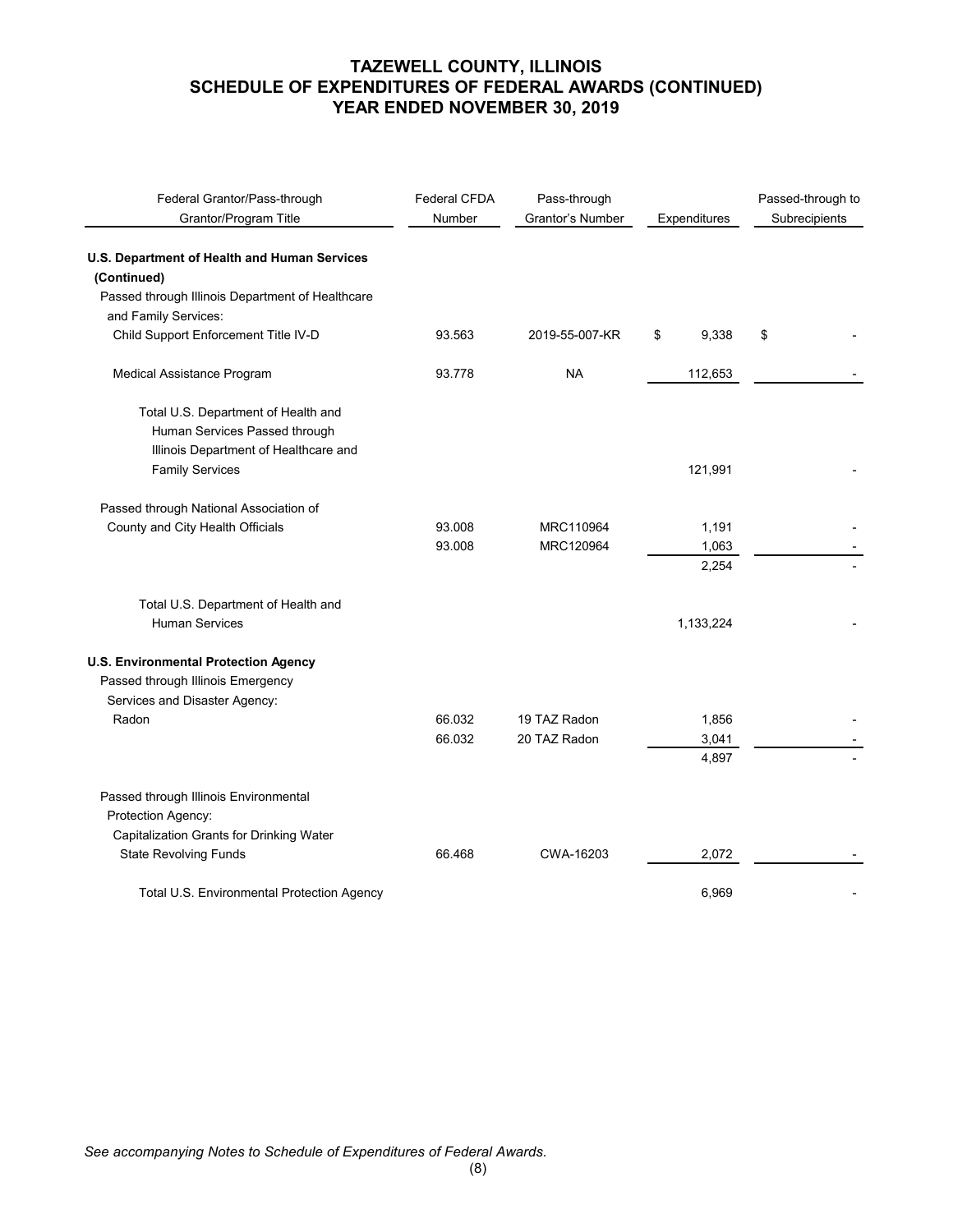| Federal Grantor/Pass-through<br>Grantor/Program Title | <b>Federal CFDA</b><br>Number | Pass-through<br>Grantor's Number | Expenditures |         |    |         | Passed-through to<br>Subrecipients |  |
|-------------------------------------------------------|-------------------------------|----------------------------------|--------------|---------|----|---------|------------------------------------|--|
| <b>U.S. Department of Transportation</b>              |                               |                                  |              |         |    |         |                                    |  |
| Passed through Illinois Department of Transportation: |                               |                                  |              |         |    |         |                                    |  |
| Public Transportation for                             |                               |                                  |              |         |    |         |                                    |  |
| Nonurbanized Areas (Major)                            | 20.509                        | OP-19-60-FED-#4825               | \$           | 127,904 | \$ | 127,904 |                                    |  |
|                                                       | 20.509                        | OP-20-39-FED-#4825               |              | 140,609 |    | 140,609 |                                    |  |
|                                                       |                               |                                  |              | 268,513 |    | 268,513 |                                    |  |
| STEP and Holiday Enforcement Impaired Driving         | 20.600                        | OP-19-0090                       |              | 35,594  |    |         |                                    |  |
|                                                       | 20.600                        | AP-20-0039                       |              | 7,538   |    |         |                                    |  |
|                                                       |                               |                                  |              | 43,132  |    |         |                                    |  |
| Child Passenger Safety                                | 20.616                        | OP-19-0209                       |              | 7,180   |    |         |                                    |  |
| <b>Injury Prevention</b>                              | 20.616                        | OP-20-0264                       |              | 333     |    |         |                                    |  |
|                                                       |                               |                                  |              | 7,513   |    |         |                                    |  |
| <b>Total Highway Safety Cluster</b>                   |                               |                                  |              | 50,645  |    |         |                                    |  |
| Total U.S. Department of Transportation               |                               |                                  |              |         |    |         |                                    |  |
| Passed through Illinois Department of                 |                               |                                  |              |         |    |         |                                    |  |
| Transportation                                        |                               |                                  |              | 319,158 |    | 268,513 |                                    |  |
| Passed through Illinois Emergency Management Agency:  |                               |                                  |              |         |    |         |                                    |  |
| Hazardous Materials Emergency Preparedness            | 20.703                        | HM-HMP-16-001                    |              | 583     |    |         |                                    |  |
| Total U.S. Department of Transportation               |                               |                                  |              | 319,741 |    | 268,513 |                                    |  |
| U.S. Department of Homeland Security                  |                               |                                  |              |         |    |         |                                    |  |
| Passed through Illinois Emergency Services &          |                               |                                  |              |         |    |         |                                    |  |
| Disaster Agency:                                      |                               |                                  |              |         |    |         |                                    |  |
| <b>Emergency Management Performance Grants</b>        | 97.042                        | 19EMATAZEW                       |              | 56,401  |    |         |                                    |  |
| Total U.S. Department of                              |                               |                                  |              |         |    |         |                                    |  |
| <b>Homeland Security</b>                              |                               |                                  |              | 56,401  |    |         |                                    |  |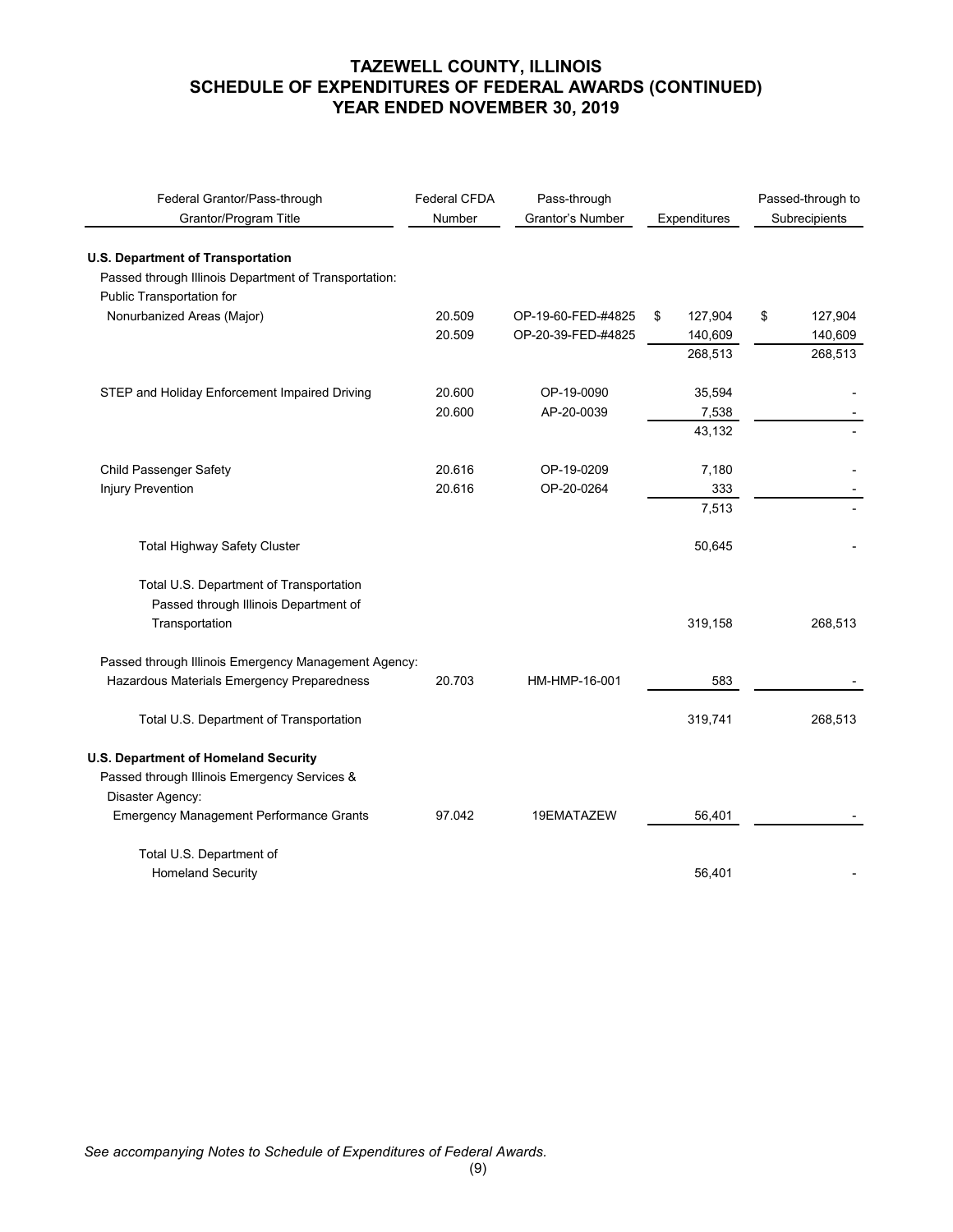| Federal Grantor/Pass-through<br>Grantor/Program Title             | <b>Federal CFDA</b><br>Number | Pass-through<br>Grantor's Number | Expenditures |           |    | Passed-through to<br>Subrecipients |
|-------------------------------------------------------------------|-------------------------------|----------------------------------|--------------|-----------|----|------------------------------------|
| <b>U.S. Department of Justice</b>                                 |                               |                                  |              |           |    |                                    |
| Passed through Illinois Criminal Justice                          |                               |                                  |              |           |    |                                    |
| Information Authority:                                            |                               |                                  |              |           |    |                                    |
| <b>Crime Victim Assistance</b>                                    | 16.575                        | 216003                           | \$           | 29,300    | \$ |                                    |
|                                                                   | 16.575                        | 217003                           |              | 19,580    |    |                                    |
|                                                                   |                               |                                  |              | 48,880    |    |                                    |
| Passed through Election Assistance                                |                               |                                  |              |           |    |                                    |
| Commission:                                                       |                               |                                  |              |           |    |                                    |
| Help America Vote Grant                                           | 90.404                        | N/A                              | \$           | 43,065    | \$ |                                    |
| Total U.S. Department of Justice Passed                           |                               |                                  |              |           |    |                                    |
| through Illinois Criminal Justice<br><b>Information Authority</b> |                               |                                  |              | 91,945    |    |                                    |
| Total U.S. Department of Justice                                  |                               |                                  |              | 91,945    |    |                                    |
|                                                                   |                               |                                  |              |           |    |                                    |
| <b>Total</b>                                                      |                               |                                  |              | 2,465,971 | S  | 268,513                            |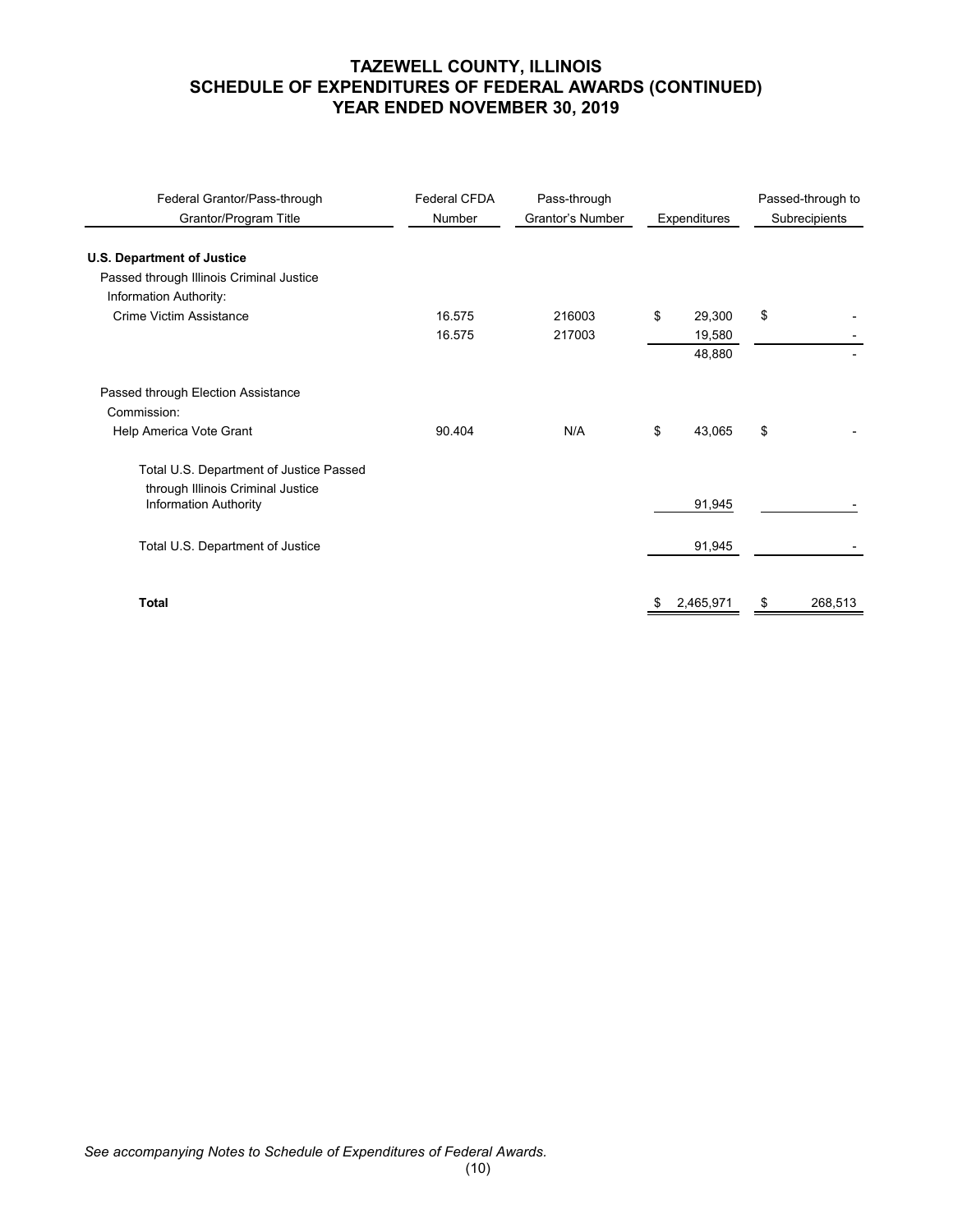# **TAZEWELL COUNTY, ILLINOIS NOTES TO SCHEDULE OF EXPENDITURES OF FEDERAL AWARDS NOVEMBER 30, 2019**

#### **NOTE 1 GENERAL**

The accompanying schedule of expenditures of federal awards includes the activity of all federal grants of Tazewell County, Illinois. The Tazewell County reporting entity is defined in Note 1 to the County's basic financial statements. Federal awards received directly from federal agencies as well as federal awards passed through other government agencies are included on the schedule. The County has not elected to use the 10-percent de minimis indirect cost rate as allowed under the Uniform Guidance.

### **NOTE 2 RELATIONSHIP TO FINANCIAL STATEMENTS**

The information in this schedule is presented in accordance with the requirements of Title 2 U.S. *Code of Federal Regulations* Part 200, *Uniform Administrative Requirements, Cost Principles, and Audit Requirements for Federal Awards*. Therefore, some amounts presented in this schedule may differ from amounts presented in the financial statements.

### **NOTE 3 BASIS OF ACCOUNTING**

The accompanying schedule of expenditures of federal awards is presented using the modified accrual basis of accounting, which is described in Note 1 to the County's basic financial statements.

#### **NOTE 4 COMMODITIES - VACCINES**

The County receives vaccines at no charge from the Illinois Department of Public Health through federally assisted programs. The value of vaccines activity during fiscal year 2019 was as follows:

| <b>Beginning Inventory</b> |              |         | <b>Ending Inventory</b> |
|----------------------------|--------------|---------|-------------------------|
| November 30, 2018          | Acquisitions | Jsaqe   | November 30, 2019       |
|                            |              |         |                         |
| 18.658                     | 106,286      | 104.630 | 20,314                  |

# **NOTE 5 NONCASH FOOD INSTRUMENTS**

The County participates in the Supplemental Food Program for Women, Infants, and Children and issues food instruments to eligible participants. The food instruments can be exchanged for authorized supplemental foods at retail stores. The state of Illinois processes and tracks the food instruments redeemed. The federal portion of food instruments distributed by Tazewell County and redeemed during the period October 1, 2018 to September 30, 2019 was \$549,723, and is reported in the schedule of expenditures of federal awards. Information is not available from the State to report this information on the County's fiscal year.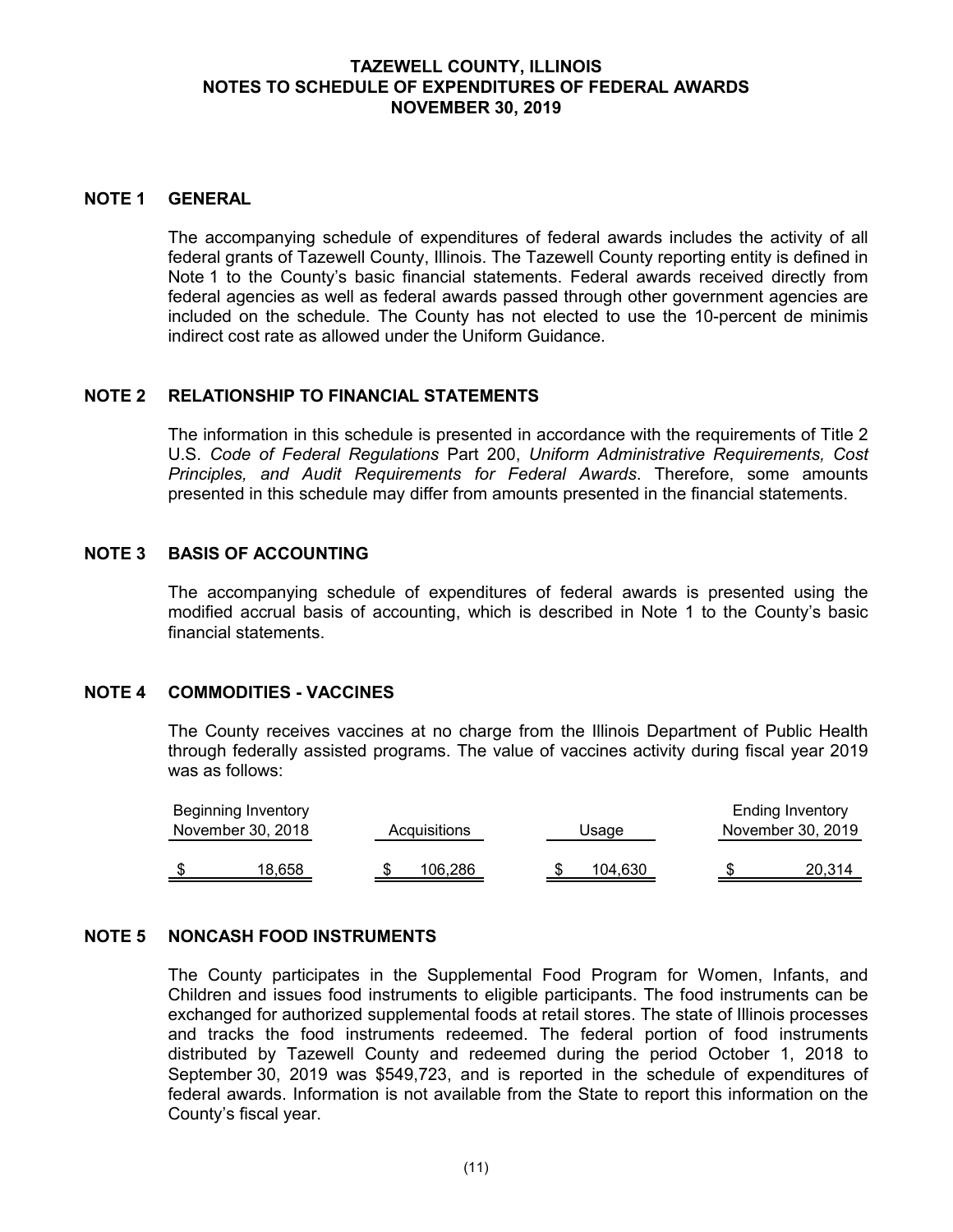# **TAZEWELL COUNTY, ILLINOIS NOTES TO SCHEDULE OF EXPENDITURES OF FEDERAL AWARDS NOVEMBER 30, 2019**

### **NOTE 6 OTHER NONCASH ASSISTANCE**

The County did not receive any federal awards in the form of noncash assistance for insurance in effect during the year, loans, or loan guarantees.

# **NOTE 7 MEDICAL ASSISTANCE PROGRAM RECONCILIATION**

| Federal CFDA Number                                    |   | 93.778  |
|--------------------------------------------------------|---|---------|
| Amount Awarded<br>Total Amount Reported on Schedule of | S | 184.987 |
| <b>Federal Awards</b>                                  |   | 112,653 |
| Difference                                             |   | 72.334  |

Amount awarded is based on the amounts the state has remitted to Tazewell County during the State's fiscal year of July 1, 2018 – June 30, 2019. However, the schedule of expenditures of federal awards recognizes the County's federal expenditures when incurred during its fiscal year December 1, 2018 – November 30, 2019. Tazewell County, Illinois incurred reimbursable expenditures of \$112,653 that were recognized during fiscal year 2019. Thus, this is reported as such on the 2019 schedule of expenditures of federal awards, as opposed to the \$184,987 of receipts remitted by the State during its fiscal year.

# **NOTE 8 RELATIONSHIP TO FEDERAL FINANCIAL REPORTS**

Amounts reported in the accompanying schedule agree with the amounts reported in the related federal financial reports.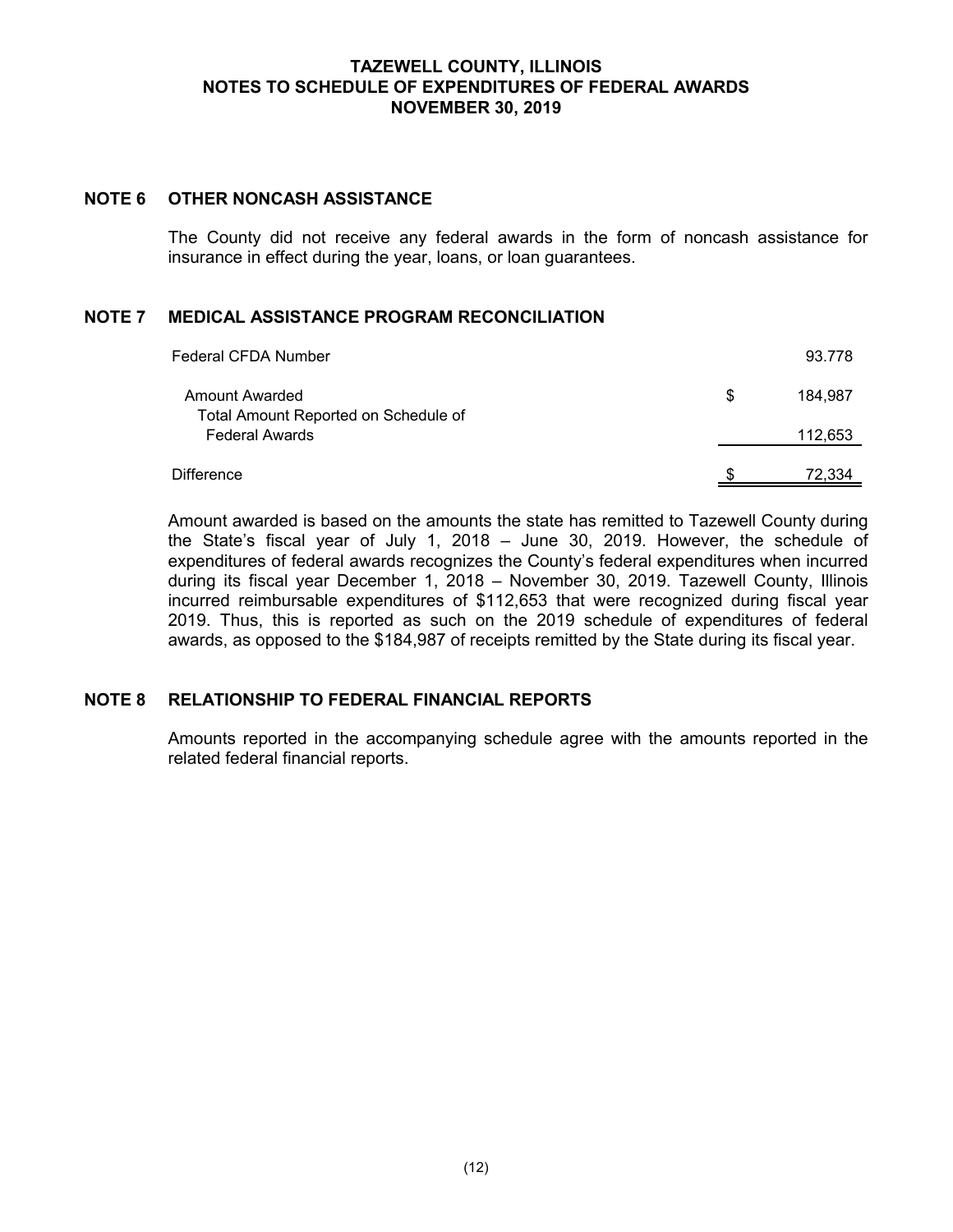# **Section I – Summary of Auditors' Results**

# **Financial Statements**

| Type of auditors' report issued:                                                                     | Unmodified                                                                                                                                                                                                                                                                                       |     |                                                                                                                                                                                                                                     |                 |
|------------------------------------------------------------------------------------------------------|--------------------------------------------------------------------------------------------------------------------------------------------------------------------------------------------------------------------------------------------------------------------------------------------------|-----|-------------------------------------------------------------------------------------------------------------------------------------------------------------------------------------------------------------------------------------|-----------------|
| Internal control over financial reporting:                                                           |                                                                                                                                                                                                                                                                                                  |     |                                                                                                                                                                                                                                     |                 |
| Material weakness(es) identified?                                                                    | $\mathsf{X}$ and $\mathsf{X}$ and $\mathsf{X}$ and $\mathsf{X}$ are $\mathsf{X}$ and $\mathsf{X}$ and $\mathsf{X}$ are $\mathsf{X}$ and $\mathsf{X}$ are $\mathsf{X}$ and $\mathsf{X}$ are $\mathsf{X}$ and $\mathsf{X}$ are $\mathsf{X}$ and $\mathsf{X}$ are $\mathsf{X}$ and $\mathsf{X}$ are |     | <b>yes</b> and the set of the set of the set of the set of the set of the set of the set of the set of the set of the set of the set of the set of the set of the set of the set of the set of the set of the set of the set of the | no              |
| Significant deficiencies identified that are not<br>considered to be material weaknesses?            |                                                                                                                                                                                                                                                                                                  | yes | $X \sim$                                                                                                                                                                                                                            | none reported   |
| Noncompliance material to financial<br>statements noted?                                             |                                                                                                                                                                                                                                                                                                  |     | yes X                                                                                                                                                                                                                               | no              |
| <b>Federal Awards</b>                                                                                |                                                                                                                                                                                                                                                                                                  |     |                                                                                                                                                                                                                                     |                 |
| Internal control over major programs:                                                                |                                                                                                                                                                                                                                                                                                  |     |                                                                                                                                                                                                                                     |                 |
| Material weakness(es) identified?                                                                    | X —                                                                                                                                                                                                                                                                                              | yes |                                                                                                                                                                                                                                     | no              |
| Significant deficiencies identified that are not<br>considered to be material weaknesses?            |                                                                                                                                                                                                                                                                                                  | yes |                                                                                                                                                                                                                                     | X none reported |
| Type of auditors' report issued on compliance for<br>for major programs?                             | Unmodified                                                                                                                                                                                                                                                                                       |     |                                                                                                                                                                                                                                     |                 |
| Any audit findings disclosed that are required to be<br>reported in accordance with 2 CFR 200.516(a) | X and the set of the set of the set of the set of the set of the set of the set of the set of the set of the set of the set of the set of the set of the set of the set of the set of the set of the set of the set of the set                                                                   | yes |                                                                                                                                                                                                                                     | no              |
| Identification of major programs:                                                                    |                                                                                                                                                                                                                                                                                                  |     |                                                                                                                                                                                                                                     |                 |
| <b>CFDA Number</b>                                                                                   | Name of Federal Program or Cluster                                                                                                                                                                                                                                                               |     |                                                                                                                                                                                                                                     |                 |
| 10.557                                                                                               | Special Supplemental Nutrition Program for<br>Woman, Infants, and Children                                                                                                                                                                                                                       |     |                                                                                                                                                                                                                                     |                 |
| 20.509                                                                                               | Public Transportation for Nonurbanized Areas                                                                                                                                                                                                                                                     |     |                                                                                                                                                                                                                                     |                 |
| Dollar threshold used to distinguish<br>between type A and type B programs:                          | \$750,000                                                                                                                                                                                                                                                                                        |     |                                                                                                                                                                                                                                     |                 |
| Auditee qualified as low-risk auditee?                                                               |                                                                                                                                                                                                                                                                                                  | yes | X and the set of the set of the set of the set of the set of the set of the set of the set of the set of the set of the set of the set of the set of the set of the set of the set of the set of the set of the set of the set      | no              |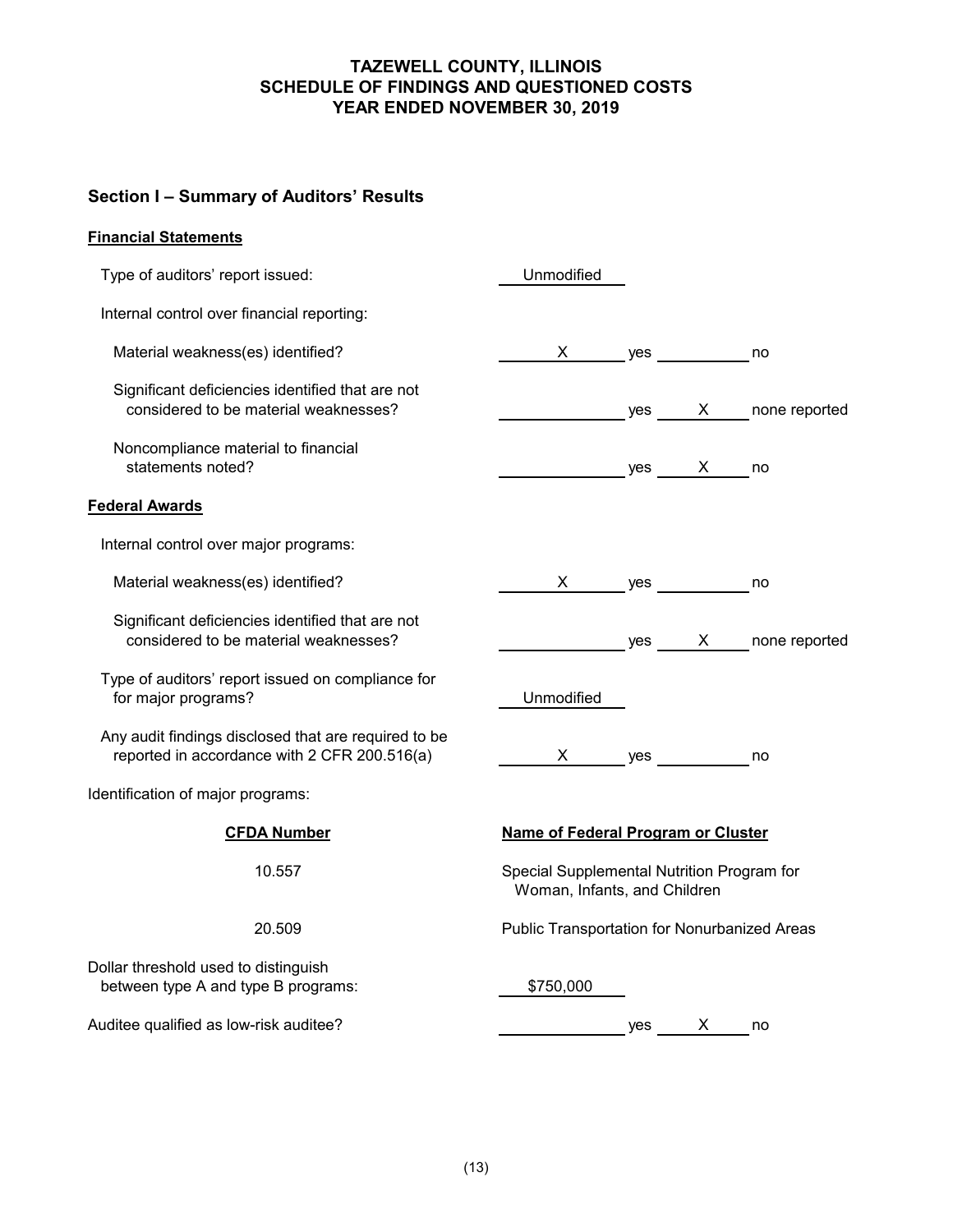### **Section II – Financial Statement Findings**

### Finding No. 2019-001 - Significant Audit Adjustments

*Type of Finding:* Material Weakness in Internal Control over Financial Reporting

#### *Criteria or specific requirement:*

A control deficiency exists when the design or operation of a control does not allow management or employees, in the normal course of performing their assigned functions, to prevent or detect misstatements on a timely basis.

### *Condition:*

During the course of our audit, we posted a variety of adjustments that had a material effect on the County's financial statements. A significant number of the adjustments related to adjusting to the modified accrual basis or accrual basis of accounting from the cash basis, and recording capital assets and long-term debt for the government-wide financial statements.

#### *Context:*

While performing audit procedures, we posted a variety of adjustments to ensure the financial statements are prepared in accordance with accounting principles generally accepted in the United States of America.

#### *Effect:*

The County's lack of effective internal controls over its accounting system results in more than a remote likelihood that a material misstatement of the financial statements will not be prevented or detected by the County's internal control.

#### *Cause:*

Significant audit adjustments were a result of some accounting records and reports being prepared on the cash basis of accounting as well as county officials not maintaining accounting records for the government-wide financial statements. Examples include grant revenue, highway revenue, and interfund activity. The County's audited basic financial statements have been converted to the modified accrual basis or accrual basis, as required by accounting principles generally accepted in the United States of America.

#### *Recommendation:*

To establish proper internal control over its accounting system, the County should continue establishing procedures to record these accrual items, which include identifying factors that may affect the balances, as well as accumulating sufficient reliable data on which to base the balances. Such procedures should be performed by an individual possessing a thorough understanding of applicable accounting principles generally accepted in the United States of America and knowledge of the County's activities and operations.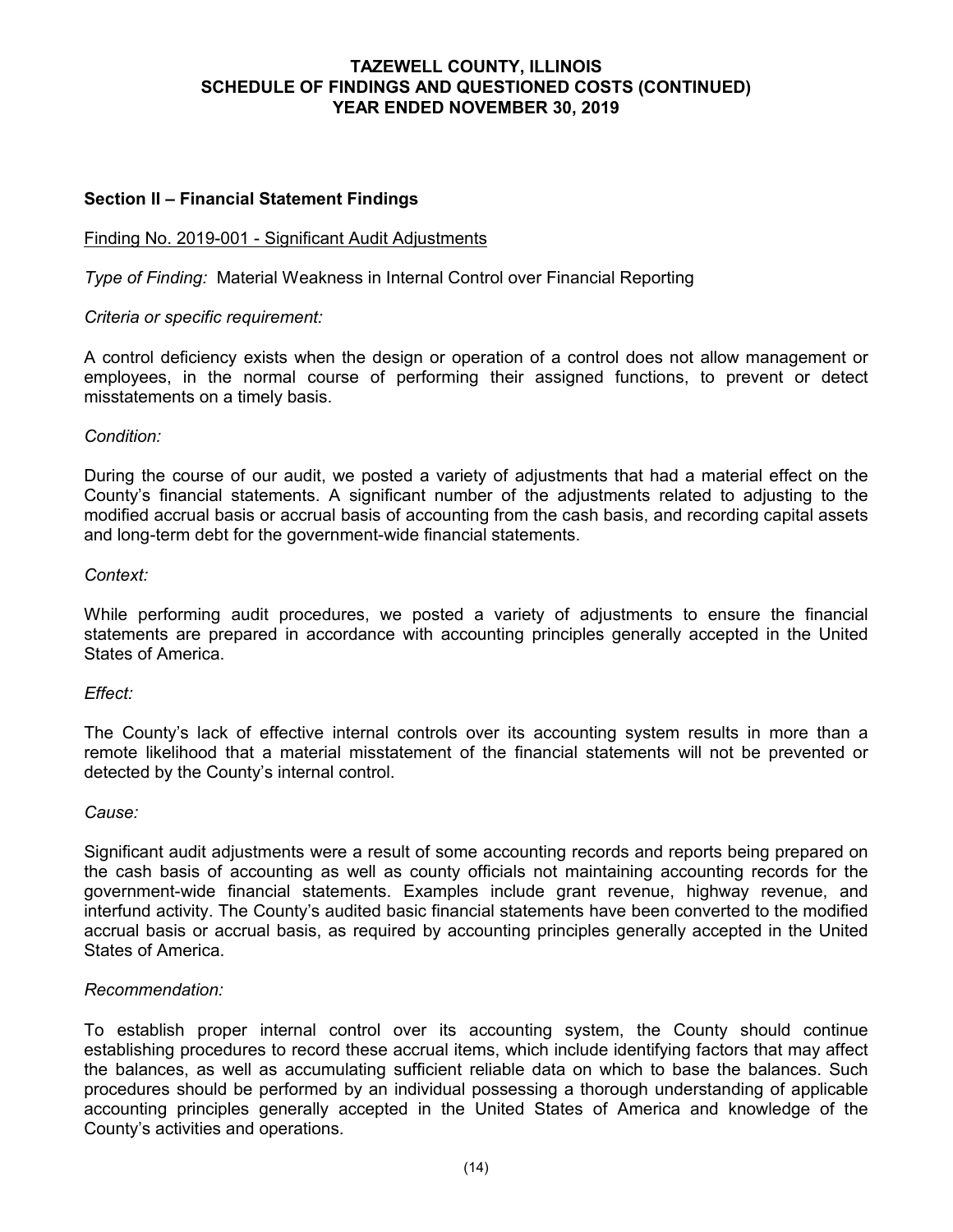# **Section II – Financial Statement Findings (Continued)**

### Finding No. 2019-001 - Significant Audit Adjustments (Continued)

### *Views of responsible officials and planned corrective actions:*

Within the County Administration office, a new accounting oversight position has been created and the position was filled in July 2016. The newly added position will continue to review internal controls and ensure that the financial statements are converted to the modified accrual basis, and that capital assets and long-term debt are recorded on the financial statements for the Fiscal Year 2020 audit.

#### Finding No. 2019-002 – Financial Statement Preparation

*Type of Finding:* Material Weakness in Internal Control over Financial Reporting

#### *Criteria or specific requirement:*

Management is responsible for establishing and maintaining internal controls and for the fair presentation of the financial statements, including the related disclosures, in conformity with accounting principles generally accepted in the United States of America.

#### *Condition:*

The County does not have an internal control policy in place over annual financial reporting that would enable management to prepare and ensure its annual financial statements and related footnote disclosures are complete and presented in accordance with accounting principles generally accepted in the United States of America.

#### *Context:*

While performing our audit procedures, it was noted the County does not have an internal control policy in place over financial reporting that would enable management to provide reasonable assurance that financial statements are prepared in accordance with accounting principles generally accepted in the United States of America.

#### *Effect:*

The potential exists that a material misstatement of the annual financial statements could occur and not be prevented or detected by the entity's internal controls.

#### *Cause:*

Management has informed us that they do not have an internal control policy in place over the annual financial reporting and that they do not have the necessary staff capacity to prepare the annual financial statements, including footnote disclosures.

The County relies on the audit firm to prepare the annual financial statements, including related footnote disclosures. However, the County has reviewed and approved the annual financial statements and the related footnote disclosures.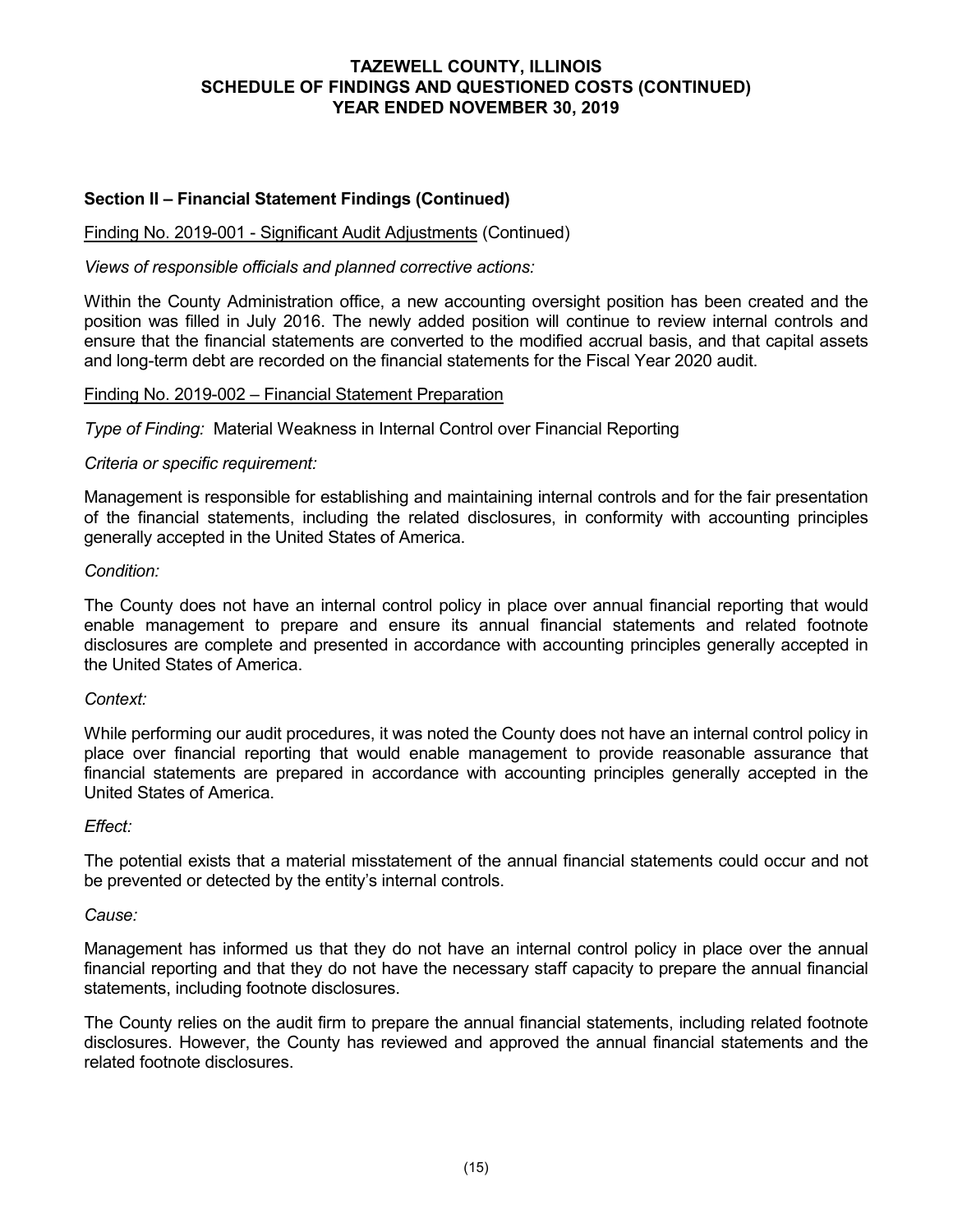# **Section II – Financial Statement Findings (Continued)**

### Finding No. 2019-002 – Financial Statement Preparation (Continued)

#### *Recommendation:*

Management should continue to evaluate their internal staff capacity to determine if an internal control policy over the annual financial reporting is beneficial.

### *Views of responsible officials and planned corrective actions:*

Within the County Administration office, a new accounting oversight position has been created and the position was filled in July 2016. The newly added position will continue to review internal controls and ensure that the financial statements are converted to the modified accrual basis, and that capital assets and long-term debt are recorded on the financial statements for the Fiscal Year 2020 audit.

### **Section III – Federal Awards Findings and Questioned Costs**

Finding No. 2019-003 – Internal Control Over Compliance

| Federal Agency/Program: | U.S. Department of Agriculture<br>U.S. Department of Transportation                                                            |
|-------------------------|--------------------------------------------------------------------------------------------------------------------------------|
| Federal Program Title:  | Special Supplemental Nutrition Program for Women, Infants, and Children<br><b>Public Transportation for Nonurbanized Areas</b> |
| <b>CFDA Number:</b>     | 10.557<br>20.509                                                                                                               |
| Pass-Through Agency:    | Illinois Department of Human Services<br>Illinois Department of Transportation                                                 |
| <b>Award Period:</b>    | All grant periods within the audit year                                                                                        |
| Type of Finding:        | Material Weakness in Internal Control over Compliance                                                                          |

#### *Criteria or specific requirement:*

The Uniform Guidance requires reports to include all activity of the reporting period, be supported by applicable accounting records, and be fairly presented in accordance with program requirements. All reports should agree with the accounting records. Reports should also include accounting of all noncash assistance received.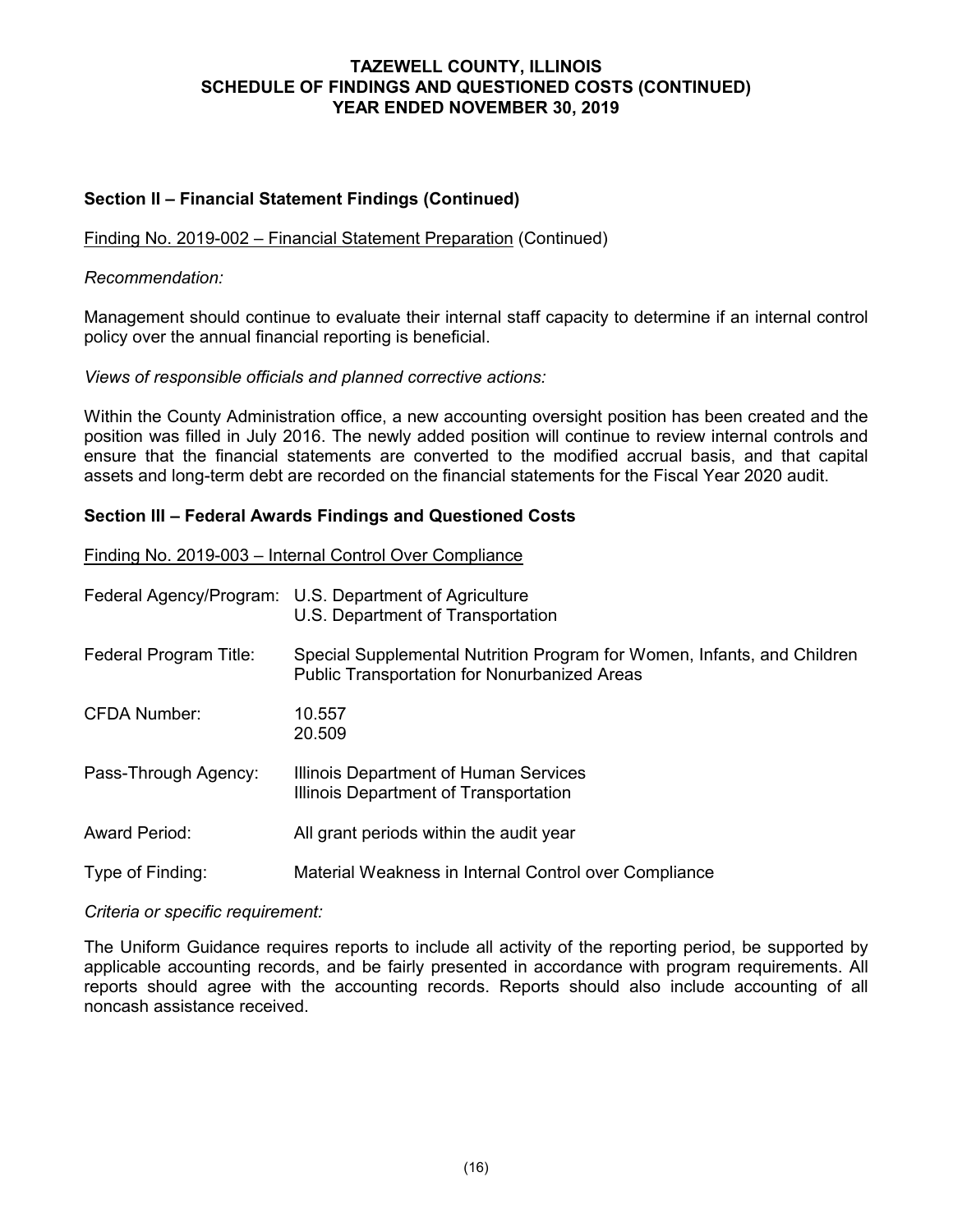# **Section III – Federal Awards Findings and Questioned Costs (Continued)**

### Finding No. 2019-003 – General Accounting for Federal Awards (Continued)

### *Condition:*

The County receives a significant amount of funding through state and federal grants. Grants are currently handled by the individual departments requesting the funding. During the period under audit, there was no central office or individual that tracks grant applications and reports. Individual departments are responsible for monitoring compliance with their grants as well as completing both financial and program reports for their grants.

The current method of monitoring grants makes it very difficult to identify all of the federal funds received by the County for proper reporting under the federal Single Audit Act. During our audit we noted the following related to accounting for grants that should be addressed.

• Information used in the preparation of reports requesting reimbursement for federal awards is frequently maintained on ledgers separate from the general ledger of the County. Many times there may be timing differences between the general ledger and these separate accounting of awards, or nonreimbursable costs are charged to respective general ledger accounts. Consequently, general ledger accounts do not easily trace to reports requesting reimbursement of federal funds. Not all reconciliations are readily available which reconcile general ledger financial information to that reported on the requests for reimbursement of federal funds.

*Questioned Costs:*

None

*Context:*

While performing our audit procedures, it was noted the County has no central office or individual that tracks grant applications and reports. Individual departments are responsible for monitoring compliance with their grants as well as completing both financial and program reports for their grants.

#### *Cause:*

The County did not effectively monitor all federal programs and reconcile financial reports with the County's general ledger.

#### *Effect:*

There is a greater risk the reports could be prepared inaccurately since they are prepared using information that is extracted from the general ledger and not reconciled to the general ledger.